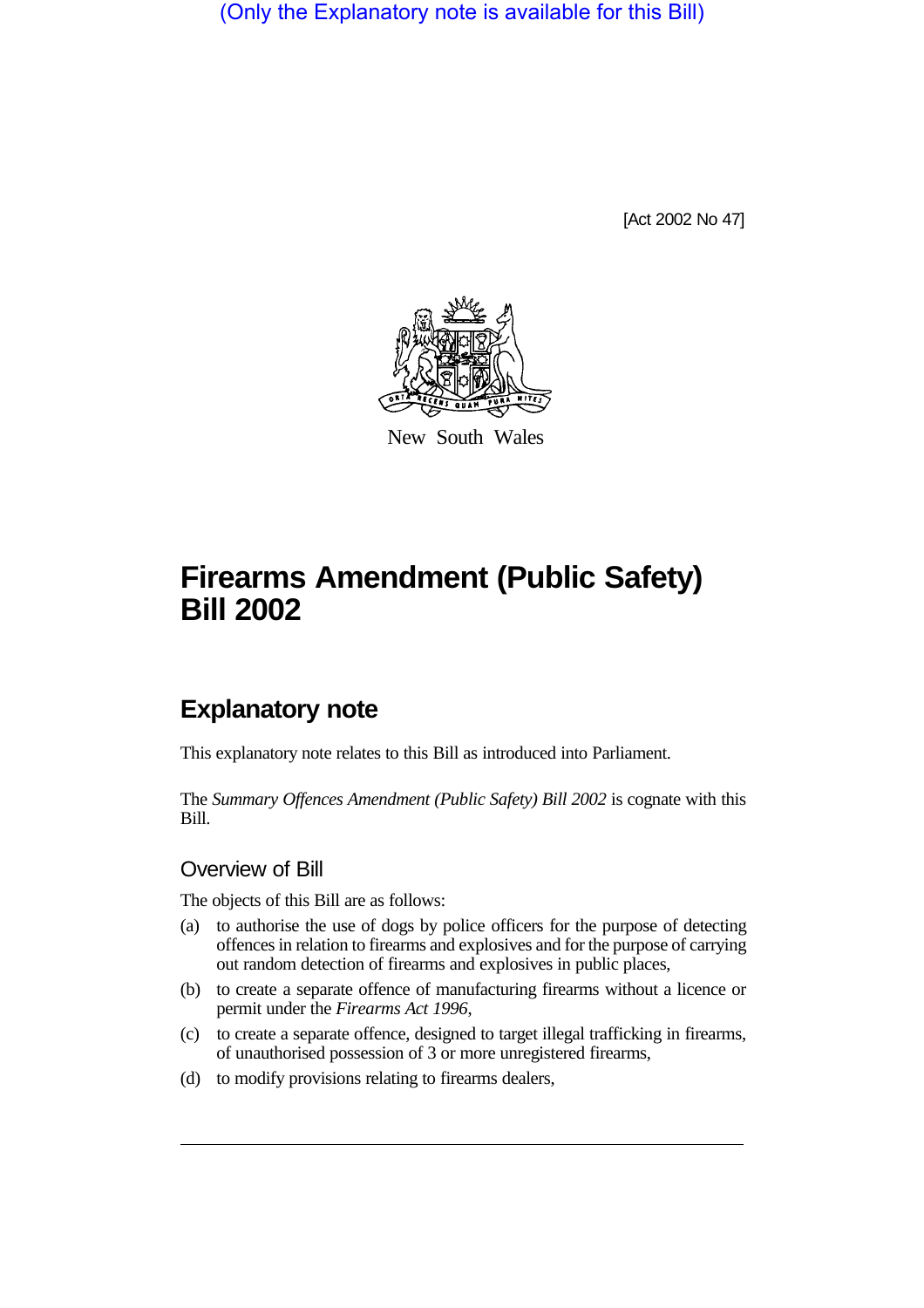Explanatory note

- (e) to provide mandatory grounds for refusing to issue a licence or permit on the basis of criminal intelligence held in relation to the applicant,
- (f) to make other miscellaneous amendments (including amendments of a consequential nature) to the *Firearms Act 1996* and the *Criminal Procedure Act 1986*,
- (g) to include devices (known as "brass catchers") that catch ejected cartridges as things that are prohibited weapons under the *Weapons Prohibition Act 1998*.

## Outline of provisions

**Clause 1** sets out the name (also called the short title) of the proposed Act.

**Clause 2** provides for the commencement of the proposed Act on a day or days to be appointed by proclamation.

**Clause 3** is a formal provision giving effect to the amendments to the *Firearms Act 1996* set out in Schedules 1 and 2.

**Clause 4** is a formal provision giving effect to the amendments to the Acts and the regulation set out in Schedule 3.

# **Schedule 1 Amendment of Firearms Act 1996**

#### **Use of dogs to detect firearms and explosives**

**Schedule 1 [15]** inserts a new Part 6A in the Act that will authorise police officers to use dogs for the purpose of detecting offences relating to the unlawful possession or use of firearms or explosives, and to use dogs for the purpose of carrying out general (ie random) firearms or explosives detection in public places without a warrant. The provisions are based on similar powers under the *Police Powers (Drug Detection Dogs) Act 2001* in relation to prohibited drugs, although general firearms or explosives detection can be carried out without a warrant in any public place.

#### **Manufacturing of firearms and provisions relating to firearms dealers**

**Schedule 1 [12]** creates a specific offence of manufacturing firearms without a licence or permit. Even though firearms manufacturing is presently regulated, the existing offence under section 43 of the Act is directed at firearms dealers who are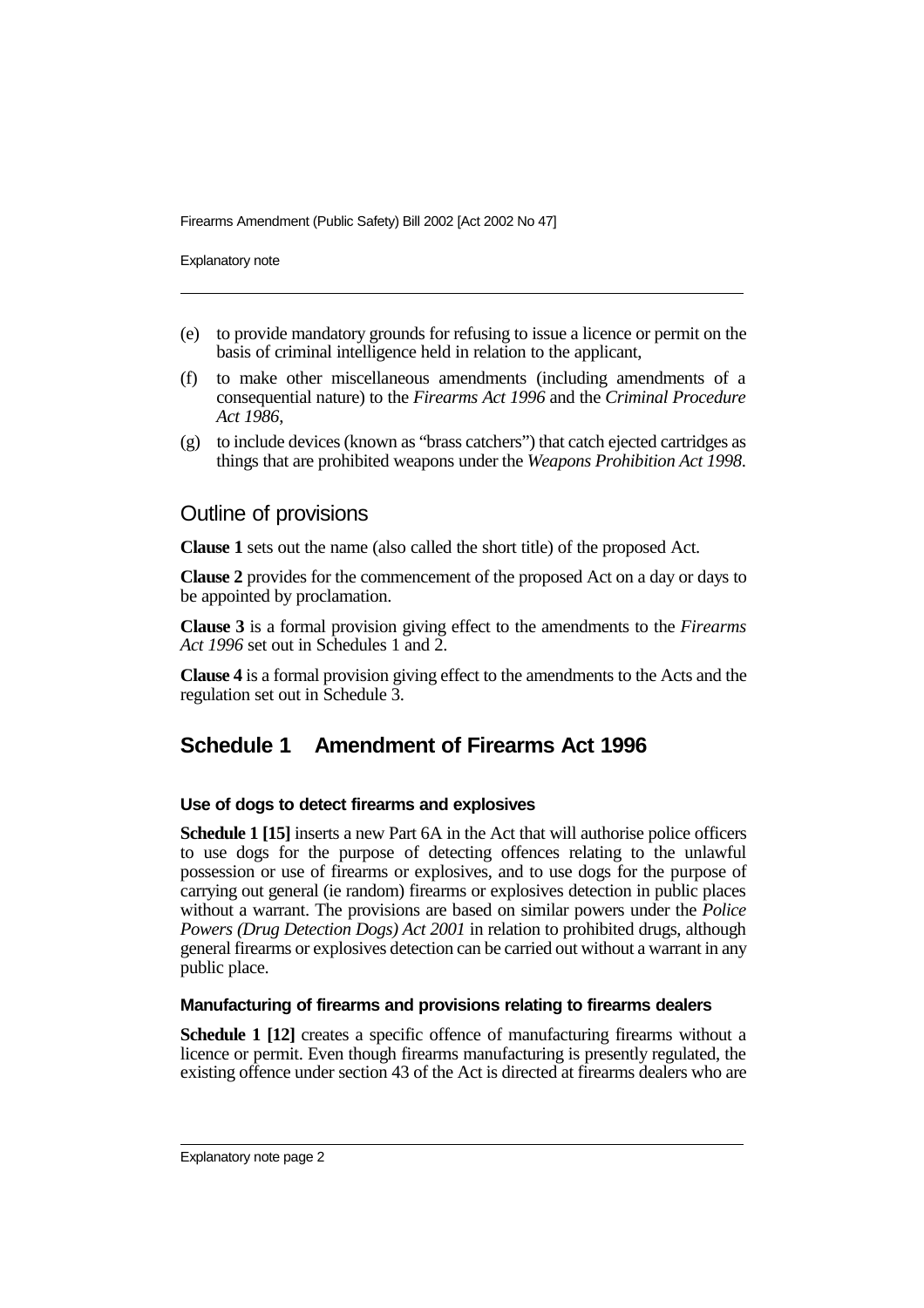Explanatory note

carrying on a business. The new offence will operate regardless of whether the unauthorised person is manufacturing a firearm in the course of carrying on a business.

**Schedule 1** [1] replaces the definition of *firearms dealer* in section 4 (1) to more accurately reflect the activities that are carried on by firearms dealers and club armourers. **Schedule 1 [2], [3] and [5]** are consequential amendments.

**Schedule 1 [4]** enables the regulations to prescribe sub-categories of firearms licences and to specify the authority conferred by each such sub-category.

**Schedule 1 [11]** restates the offence provision requiring persons who carry on activities as firearms dealers to be licensed as firearms dealers.

#### **Unauthorised possession of multiple firearms**

**Schedule 1 [13]** creates a new offence of being in possession of more than 3 unregistered firearms without the authority of a licence or permit. The offence is designed to target illegal suppliers who are in possession of multiple firearms.

#### **Restrictions on issuing firearm licences and permits**

**Schedule 1 [6]** provides for the mandatory refusal of an application for a licence on the grounds that the Commissioner of Police, having regard to any criminal intelligence report or other criminal information in relation to the applicant, is of the opinion that the applicant is a risk to public safety. **Schedule 1 [9]** makes the same amendment in relation to the issuing of permits, and **Schedule 1 [7], [8] and [10]** are consequential amendments.

**Schedule 1 [16]** provides that certain provisions of the *Administrative Decisions Tribunal Act 1997* (eg the requirement to provide the applicant with reasons for decisions) do not apply to an application to the Tribunal for a review of a decision to refuse to issue a licence or permit on the grounds referred to above. The Tribunal is also required, if an application for review of the decision is made, not to disclose the existence or content of any criminal intelligence report or criminal information that formed the basis of the refusal to issue the licence or permit.

**Schedule 1 [17]** provides that the Commissioner's functions in relation to the refusal to issue a licence or permit on the grounds of the applicant being a risk to public safety cannot be delegated.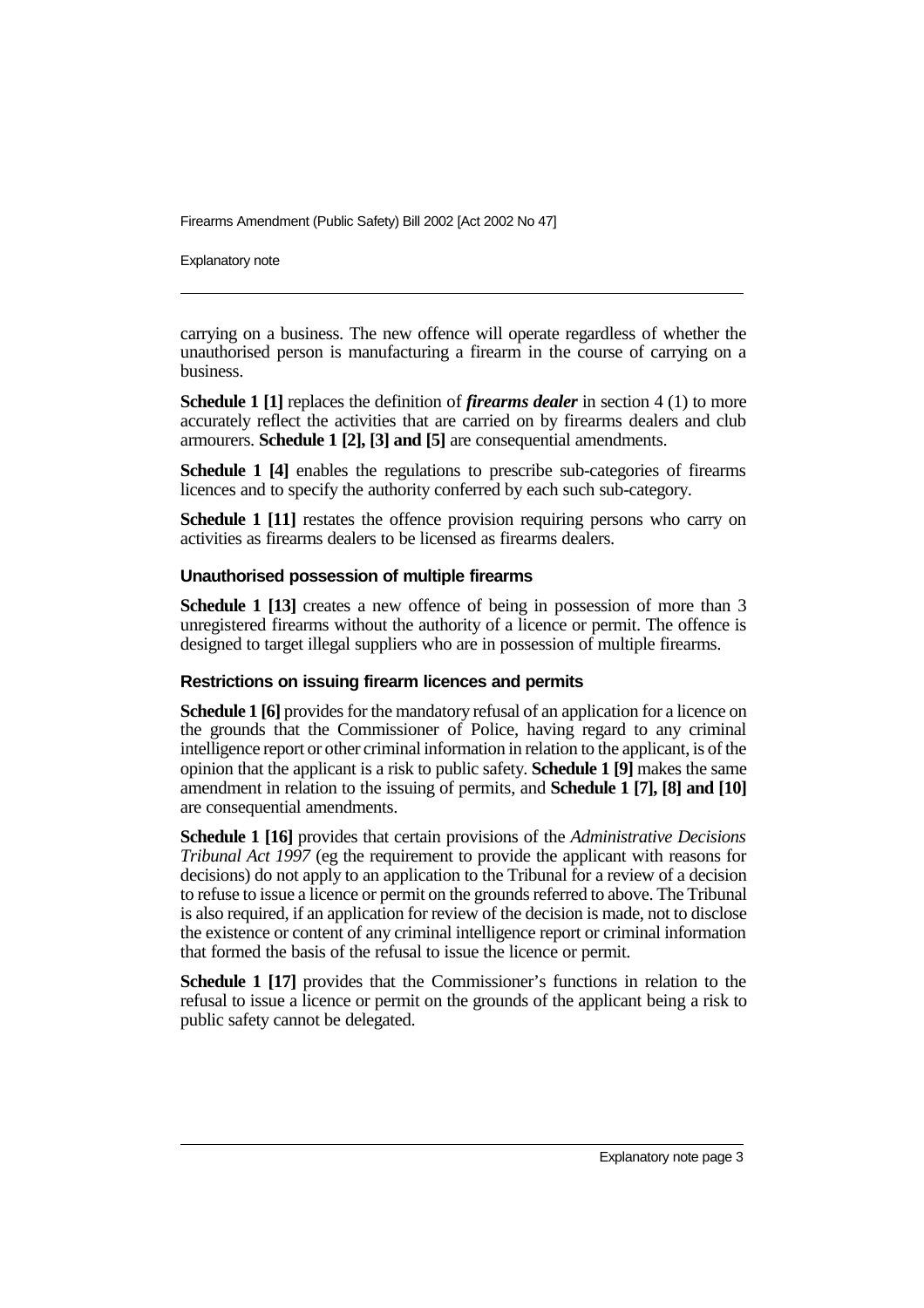Explanatory note

#### **Other miscellaneous amendments**

**Schedule 1 [14]** creates 2 new offences in connection with converting firearms. Proposed section 63 (3) prohibits a person from altering the construction or action of a non-prohibited firearm so as to convert it into a prohibited firearm (these are listed in Schedule 1 to the Act and include any self-loading (ie semi-automatic) rifle or self-loading or pump action shotgun). Proposed section 63 (4) prohibits a person from providing another person with any information or thing that the person knows is to be used for the purpose of altering the construction or action of a firearm if the other person is not authorised to possess a firearm of the kind to which it is capable of being so altered.

**Schedule 1 [18] and [19]** clarify the manner in which offences under the Act are to be dealt with. As presently provided, a number of indictable offences are, in accordance with the *Criminal Procedure Act 1986*, to be dealt with summarily unless the prosecution elects otherwise.

**Schedule 1 [20]** enables regulations of a savings or transitional nature to be made as a consequence of the proposed Act. **Schedule 1 [21]** provides that the amendments relating to the mandatory refusal to issue a licence or permit on the grounds of the applicant being a risk to public safety extend to existing applications. The amendment also extends the duration of firearms dealer licences that are due to expire before the end of 2002 for a further 6 months.

### **Schedule 2 Miscellaneous amendments to Firearms Act 1996 to clarify operation of existing penalties**

**Schedule 2** contains a number of amendments that merely restate (but do not increase) the existing penalties for certain indictable offences under the Act and in some cases restate the existing offence to take into account the fact that a higher penalty is currently applicable when a prohibited firearm or pistol is involved. The purpose of these amendments is to clarify the existing arrangement in which certain indictable offences under the Act are, in accordance with the *Criminal Procedure Act 1986*, to be dealt with summarily unless the prosecution elects otherwise. However, certain indictable offences (such as the existing offence under section 51B of selling firearms on an ongoing basis, or the new offence under section 50A (2) of unauthorised manufacture of a prohibited firearm or pistol) can only ever be prosecuted on indictment (see **Schedule 1 [19]** which replaces section 84 (3) of the *Firearms Act 1996*).